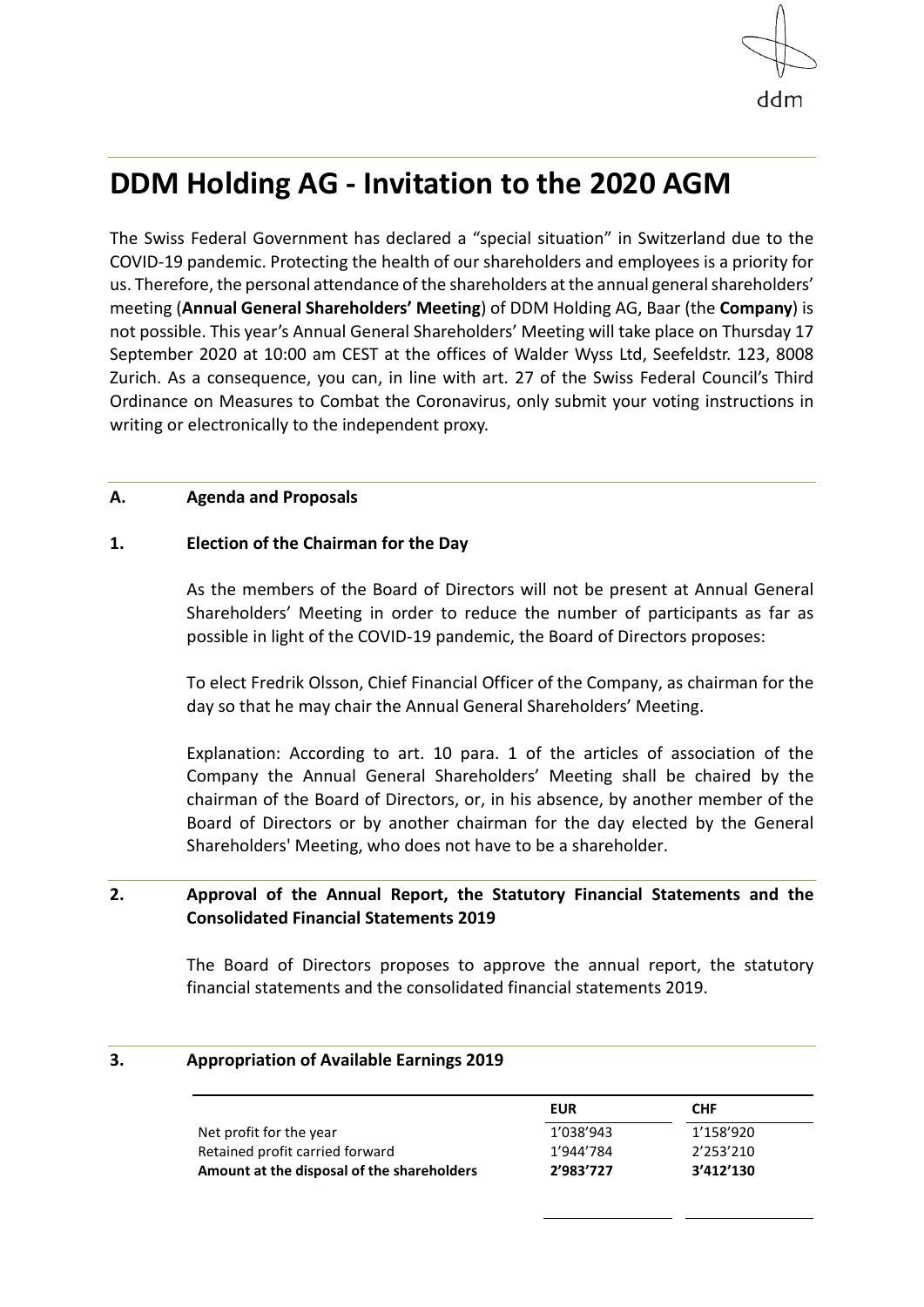| Proposal                                  |           |           |
|-------------------------------------------|-----------|-----------|
| Allocation to statutory retained earnings | 51'947    | 57'946    |
| To be carried forward                     | 2'931'780 | 3'354'184 |

The Board of Directors proposes to the Annual General Shareholders' Meeting to allocate 5 percent of the net profit for the year to statutory retained earnings and to carry forward the remainder of the profit.

# **4. Discharge of the Members of the Board of Directors and of the Members of the Executive Management**

The Board of Directors proposes to grant discharge to all members of the Board of Directors and the Company's executive management committee (the **Executive Management**) for the business year 2019.

### **5. Elections**

# **5.1. Re-Elections of current Board Members**

The Board of Directors proposes to re-elect the following current members of the Board of Directors, each for a term of one year ending after completion of the next annual general shareholders' meeting:

- Jörgen Durban
- Erik Fällström
- Joachim Cato
- Florian Nowotny

Explanation: All re-elections are held individually. The curricula vitae of the current members of the Board of Directors are available in the 2019 annual report and also on the Company's website under http://ddm-group.ch/investors/corporategovernance.

### **5.2. Re-Election of the Chairman**

The Board of Directors proposes to re-elect Jörgen Durban as chairman of the Board of Directors for a term of one year ending after completion of the next annual general shareholders' meeting.

### **5.3. Re-Election of the Members of the Remuneration Committee**

The Board of Directors proposes to re-elect Jörgen Durban and Erik Fällström as members of the remuneration committee for a term of one year ending after completion of the next annual general shareholders' meeting.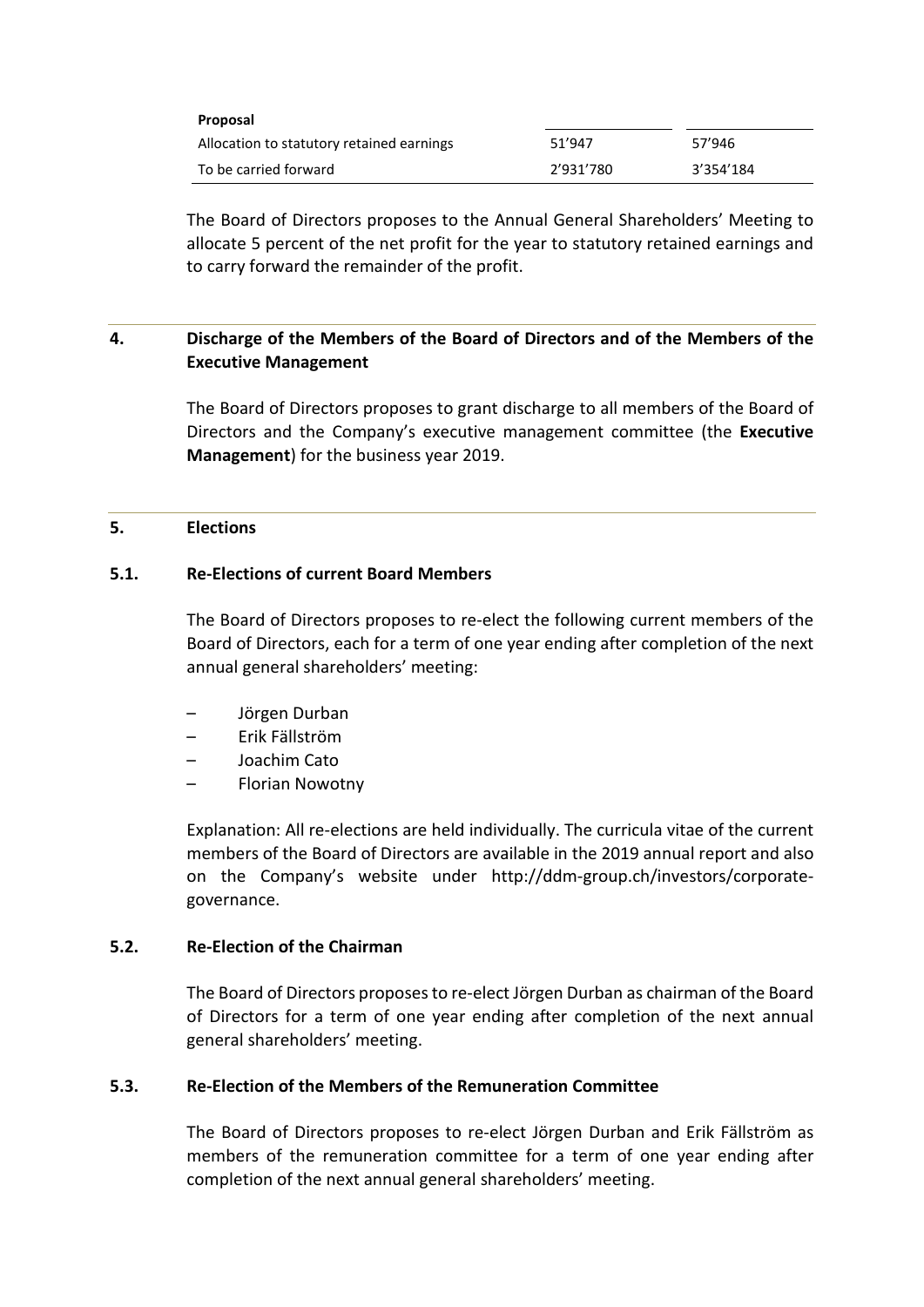Explanation: Both elections are held individually.

# **5.4. Re-Election of the Independent Proxy**

The Board of Directors proposes to re-elect the law firm Bratschi AG (CHE-114.281.308), Zurich, Switzerland, as independent proxy for a term of one year ending after completion of the next annual general shareholders' meeting.

# **5.5. Re-Election of the Statutory Auditors**

The Board of Directors proposes to re-elect PricewaterhouseCoopers AG (CHE‑ 434.873.063), Luzern, as the statutory auditors for the business year 2020.

### **6. Consultative Vote on the Compensation Report 2019**

The Board of Directors proposes to approve, on a consultative basis, the compensation report for the business year 2019. The compensation report provides details on the compensation paid for the business year 2019 and compares these figures with the compensation figures for the business year 2018.

Explanation: In line with Swiss best practice, the Board of Directors is seeking shareholders' approval of the compensation report 2019 on a consultative basis.

# **7. Votes on the Compensation of the Members of the Board of Directors and the Executive Management**

# **7.1. Compensation for the Members of the Board of Directors for the period from the end of this Annual General Shareholders' Meeting until the end of the 2021 annual general shareholders' meeting**

The Board of Directors proposes to approve the maximum aggregate amount of CHF 1'000'000 as fixed compensation for the members of the Board of Directors for the period until the end of the 2021 annual general shareholders' meeting.

Explanation: The above proposal is based on the remuneration of the members of the Board of Directors as well as remuneration for their services rendered in board committees and remuneration for potential consulting services provided. The actual compensation paid to each member of the Board of Directors during a business year is disclosed in the respective compensation report governing such business year and is made available (together with the accompanying audit report) to the shareholders in accordance with the applicable Swiss law.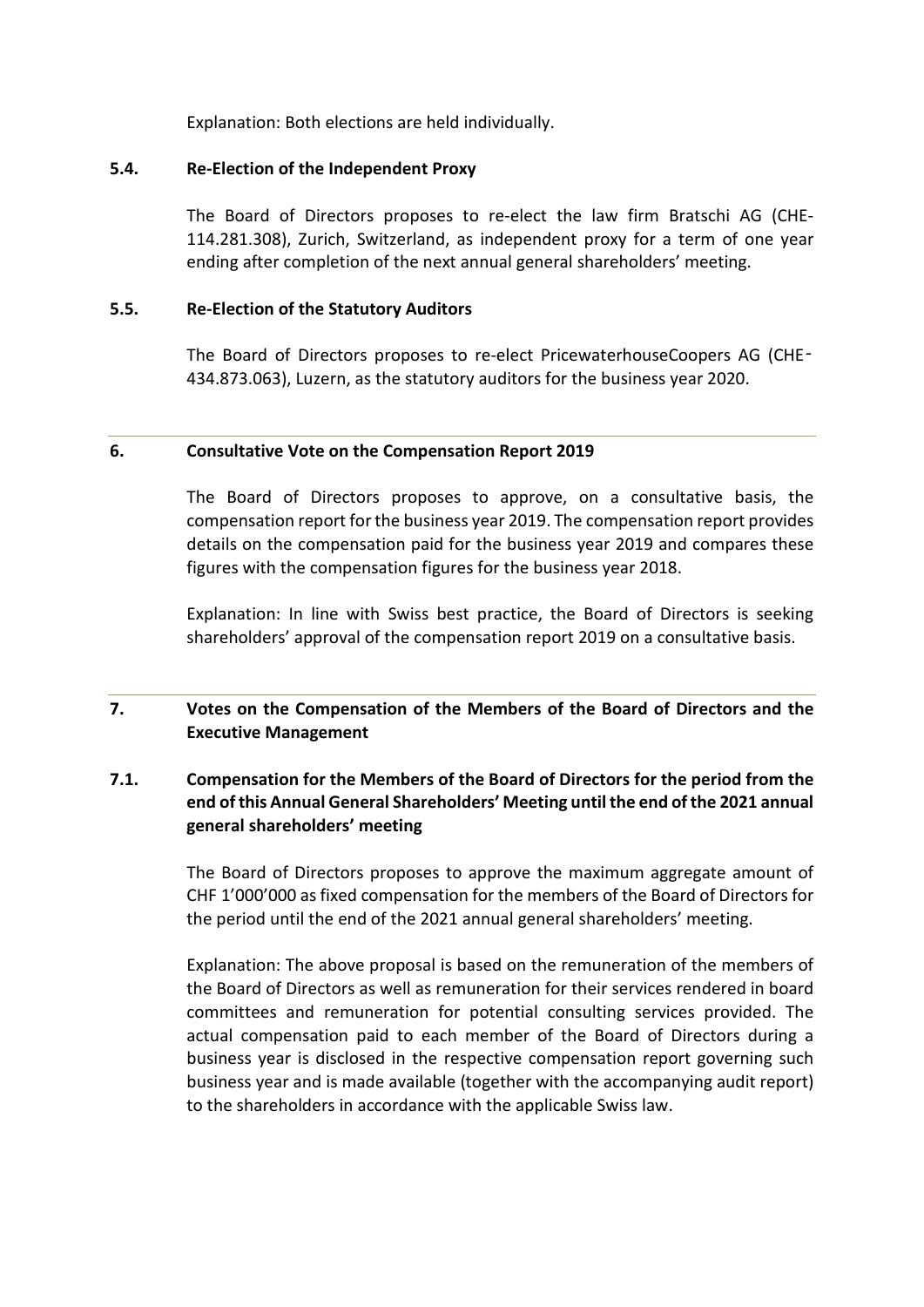# **7.2. Compensation of the Members of the Executive Management for the Business Year 2020**

# **7.2.1. Approval of the Maximum Aggregate Amount of Variable Compensation**

The Board of Directors proposes to approve the maximum aggregate amount of CHF 2'400'000 as variable compensation for the Executive Management regarding their performance during the business year 2020 (i.e. from 1 January 2020 until 31 December 2020).

# Explanation:

- (a) The actual compensation earned by the members of the Executive Management during a business year will be disclosed in the respective compensation report governing such business year and will be made available (together with the accompanying audit report) to the shareholders in accordance with applicable Swiss law.
- (b) The variable compensation of members of the Executive Management could consist of cash remuneration and share options granted under a share option plan implemented by the Board in accordance with article 3<sup>quater</sup> of the Company's articles of association and is subject to the approval of the maximum aggregate amount of variable compensation by the Annual General Shareholders' Meeting and is determined taking into consideration the duties and responsibilities of the recipients, performance of the Company and the individual member.
- (c) For further details on the Company's Board and Executive Management's Remuneration, please refer to the compensation report, available on the Company's website under: [https://www.ddm-group.ch/investors/corporate-governance/shareholder](https://www.ddm-group.ch/investors/corporate-governance/shareholder-meetings/agm)[meetings/agm.](https://www.ddm-group.ch/investors/corporate-governance/shareholder-meetings/agm)

# **7.3. Maximum Aggregate Amount of Fixed Compensation of the Members of the Executive Management during the Business Year 2021**

The Board of Directors proposes to approve the maximum aggregate amount of CHF 2'000'000 as fixed compensation for the members of the Executive Management for the business year 2021 (i.e. from 1 January 2021 until 31 December 2021).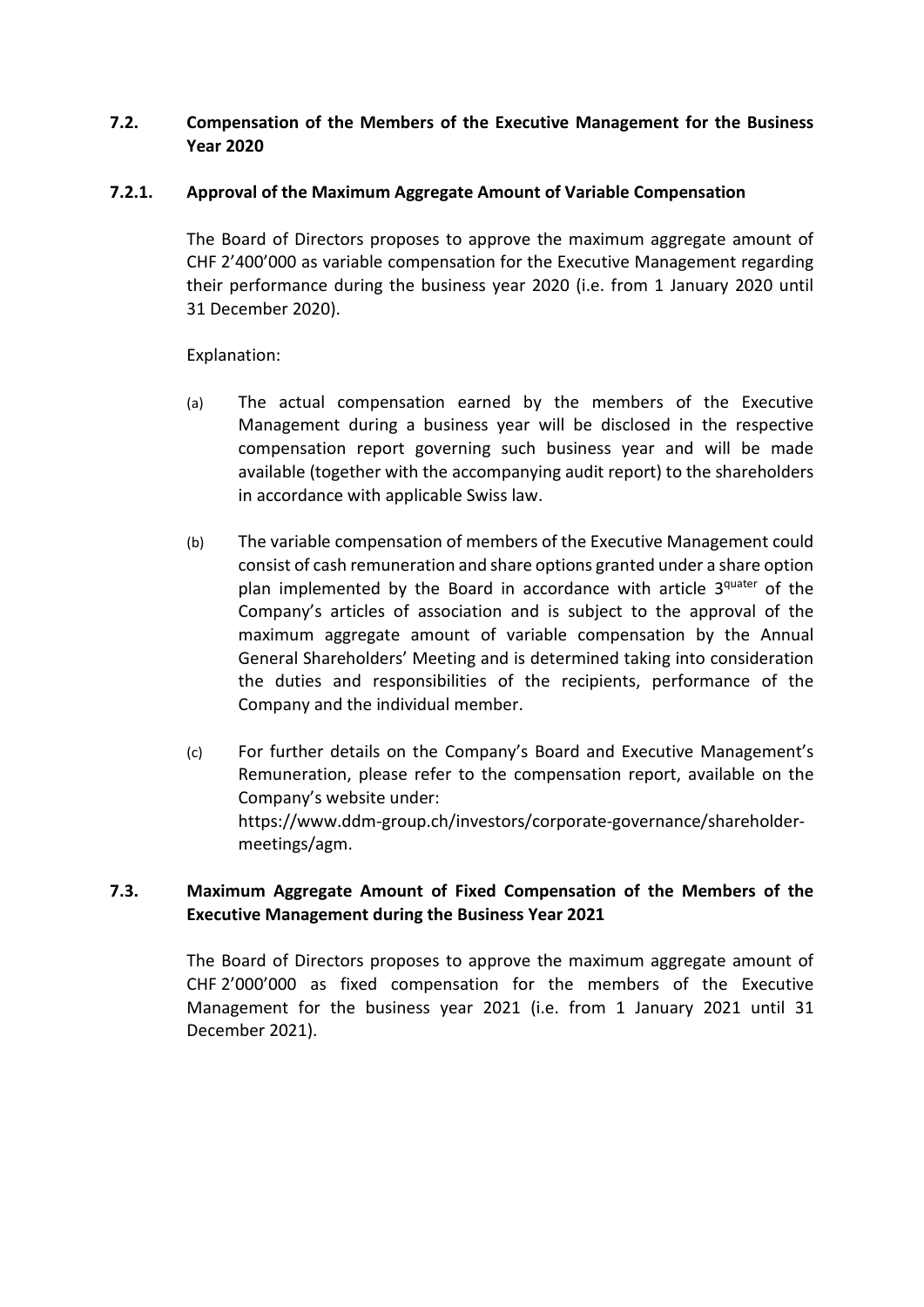# **8. Vote on the Compensation for AEDC Capital Limited (previously Aldridge EDC Specialty Finance Ltd) (AEDC)**

# **8.1. Compensation for AEDC for Business Development Services during the Business Year 2019**

The Board of Directors proposes to approve the compensation of AEDC for business development services provided by AEDC to the Company during the business year 2019 amounting to EUR 756'978.

# Explanation:

AEDC, a company related to DDM Group Finance S.A., being the largest shareholder in the Company, whose shares are ultimately held by trusts attributable to Erik Fällström and Andreas Tuczka, entered into an agreement during 2018 with the Company where AEDC provides business development services for identified projects. Business development services from AEDC to the Company during the business year 2019 amounted to EUR 756'978. In relation to this total amount, EUR 756'978 has been recognized to consultancy expenses.

# **9. Vote on the Compensation for DDM Group Finance S.A.**

# **9.1. Compensation for DDM Group Finance S.A. for Brokerage Services during the Business Year 2019**

The Board of Directors proposes to approve the compensation of DDM Group Finance S.A. for brokerage services provided by DDM Group Finance S.A. to the Company and its subsidiaries during the business year 2019 amounting to EUR 2'685'000.

### Explanation:

DDM Group Finance S.A., being the largest shareholder in the Company, whose shares are ultimately held by trusts attributable to Erik Fällström and Andreas Tuczka, entered into an agreement during 2019 with the Company where DDM Group Finance S.A. provides brokerage services under an asset management contract. Brokerage services from DDM Group Finance S.A. to the Company and its subsidiaries during the business year 2019 amounted to EUR 2'685'000. In relation to this total amount, EUR 1'075'000 has been recognized as consultancy expenses and EUR 1'610'000 has been capitalized during the business year 2019.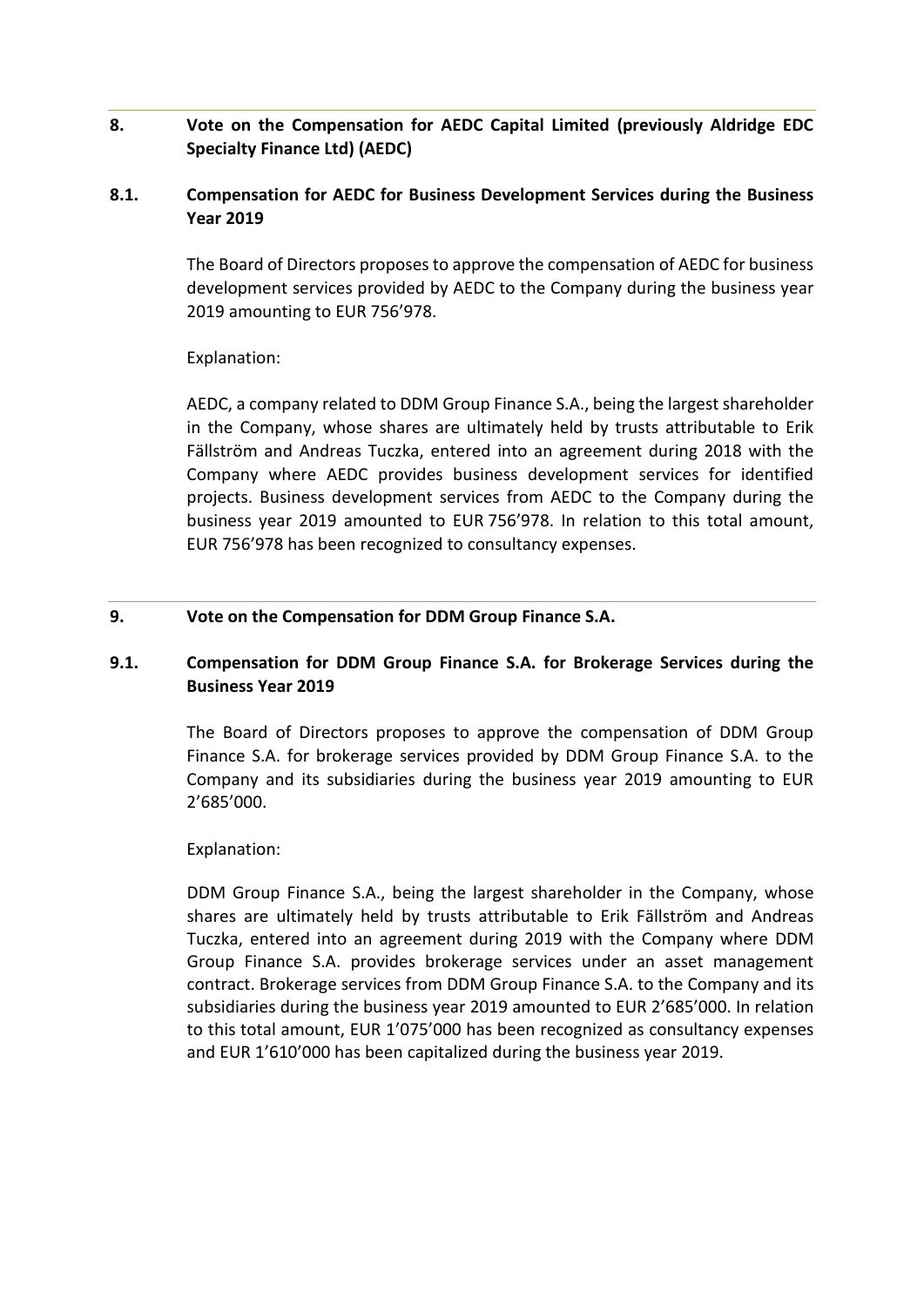#### **10. Change of Registered Seat**

The Board of Directors proposes to change the registered seat of the Company from Baar to Zug by accordingly amending the Articles of Association (Art. 1) as follows:

# Unter der Firma DDM Holding AG (DDM Holding SA) (DDM Holding Ltd) besteht eine Aktiengesellschaft gemäss Art. 620 ff. OR und den vorliegenden Statuten mit Sitz in Zug. Die Dauer der Gesellschaft ist unbeschränkt.

#### **Art. 1 Firma und Sitz Art. 1 Company Name and Registered Seat**

Under the Company name DDM Holding AG (DDM Holding SA) (DDM Holding Ltd), a corporation with its registered seat in Zug is established pursuant to articles 620 et seq. of the Swiss Code of Obligations (CO) and these articles of association (the Articles of Association). The duration of the Company shall be unlimited.

Explanation:

The Company has relocated to more cost-effective premises at Landis & Gyr Strasse 1, 6300 in Zug, Switzerland.

### **11. New Authorized Share Capital**

The Board of Directors proposes to extend and modify the current Authorized Share Capital (Art. 3<sup>bis</sup> paragraph 1 and 2) as follows:

# **"Art. 3bis Genehmigtes Aktienkapital**

<sup>1</sup> Der Verwaltungsrat ist ermächtigt jederzeit bis zum 17. September 2022 das Aktienkapital im Maximalbetrag von CHF 6'780'223.00 durch Ausgabe von höchstens 6'780'223 voll zu liberierenden Namenaktien mit einem Nennwert von je CHF 1.00 zu erhöhen. Erhöhungen in Teilbeträgen sind gestattet.

<sup>2</sup> Der Verwaltungsrat ist ferner (einschliesslich im Falle eines öffentlichen Angebots für Aktien der Gesellschaft) ermächtigt, das Bezugsrecht der Aktionäre bei der Ausgabe von Namenaktien aus dem genehmigten Aktienkapital gemäss Art. 3bis Abs. 1 im Umfang von bis zu CHF 6'780'223.00 durch Ausgabe von bis zu

# **Art. 3bis Authorized Share Capital**

 $1$  The Board of Directors shall be authorized to increase the share capital in an amount not to exceed CHF 6,780,223.00 through the issuance of up to 6,780,223 fully paid-in registered shares with a nominal value of CHF 1.00 per share by not later than 17 September 2022. Increases in partial amounts shall be permitted.

<sup>2</sup> The Board of Directors is further authorized (including in case of a public offer for shares of the Company) to restrict or deny the pre-emptive subscription rights of shareholders or allocate such rights to third parties in case of issuance of registered shares out of the authorized share capital set forth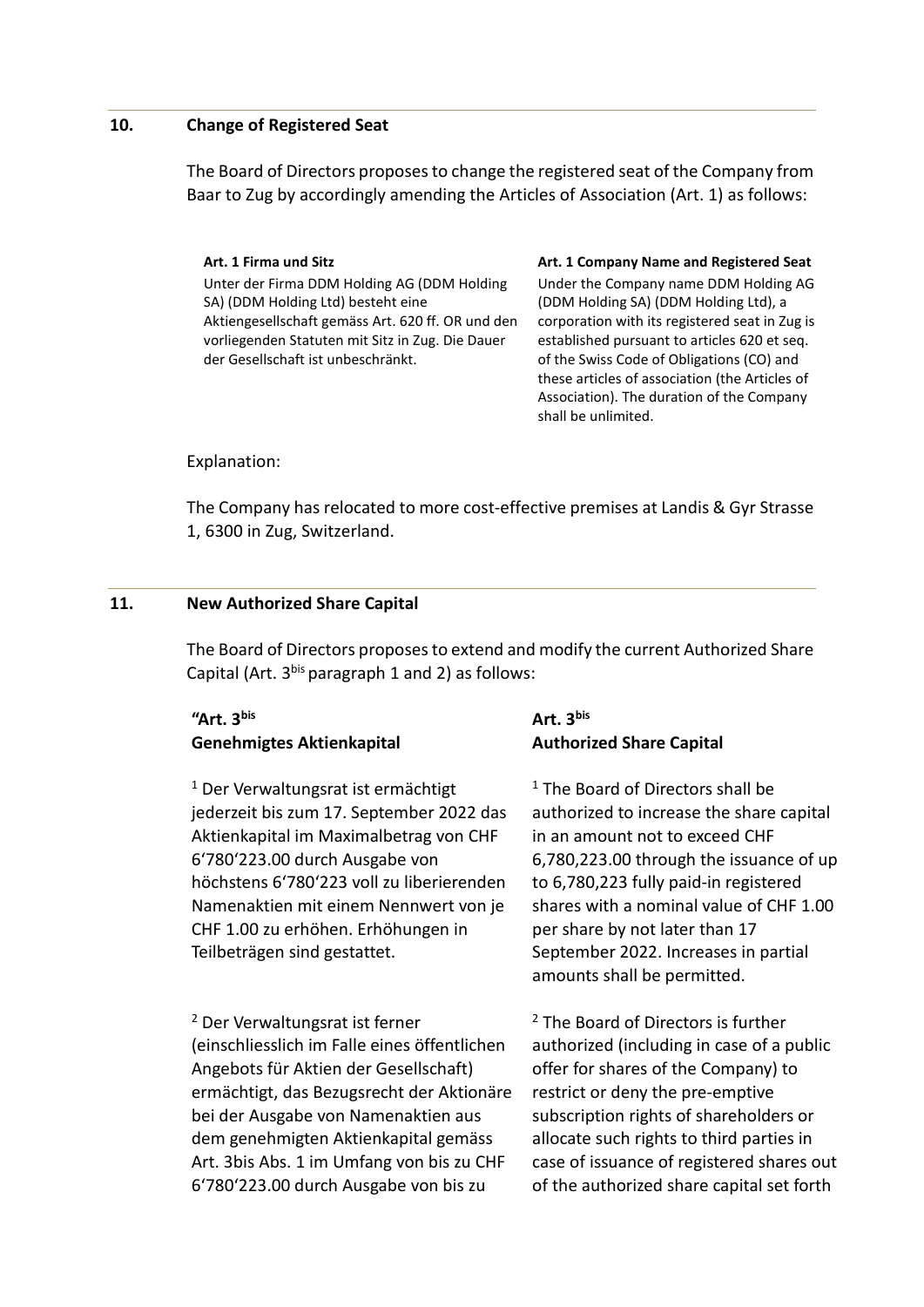| 6'780'223 Namenaktien mit einem<br>Nennwert von je CHF 1.00 zu beschränken<br>oder aufzuheben oder Dritten zuzuweisen,<br>im Falle der Verwendung der Aktien:                                                                                                                                                                                                             | in Art. 3bis para. 1 in the extent of up to<br>CHF 6,780,223.00 through the issuance<br>of up to 6,780,223 registered shares<br>with a nominal value of CHF 1.00 per<br>share, if the shares are to be used:                                                                                                                                                            |
|---------------------------------------------------------------------------------------------------------------------------------------------------------------------------------------------------------------------------------------------------------------------------------------------------------------------------------------------------------------------------|-------------------------------------------------------------------------------------------------------------------------------------------------------------------------------------------------------------------------------------------------------------------------------------------------------------------------------------------------------------------------|
| (a) für die Übernahme von Unternehmen,<br>Unternehmensteilen oder Beteiligungen<br>oder für neue Investitionsvorhaben oder<br>für die Finanzierung oder Refinanzierung<br>solcher Transaktionen;                                                                                                                                                                          | (a) for the acquisition of enterprises,<br>parts of enterprises, or participations,<br>or for new investments, or for the<br>financing or refinancing of such<br>transactions;                                                                                                                                                                                          |
| (b) für Zwecke der Beteiligung strategischer<br>Partner oder zum Zwecke der Erweiterung<br>des Aktionärskreises in bestimmten<br>Investorenmärkten oder im<br>Zusammenhang mit der Kotierung der<br>Aktien an inländischen oder an<br>ausländischen Börsen, inklusive im<br>Zusammenhang mit der Gewährung einer<br>Mehrzuteilungsoption an ein<br>Bankenkonsortium; oder | (b) for the purpose of the participation<br>of a strategic partner or for the purpose<br>of broadening the shareholder<br>constituency in certain investor markets<br>or in connection with a listing of the<br>shares on domestic or foreign stock<br>exchanges, including in connection with<br>the grant of an over-allotment option to<br>a consortium of banks; or |
| 7. V CH ( monoth) – operations wanted between the bill 7. V Country of anti-treaty of Country of                                                                                                                                                                                                                                                                          |                                                                                                                                                                                                                                                                                                                                                                         |

Verwaltungsräten der Gesellschaft oder von Konzerngesellschaften.

(c) für Beteiligungen von Mitarbeitern oder (c) for the participation of employees or members of the Board of Directors of the Company or of group companies."

Explanation: The proposed extension of the Authorized Share Capital as per this new art. 3<sup>bis</sup> paragraph 1 of the Company's articles of association (Authorized Share Capital) is a replacement of the currently existing, equivalent mandate in the same amount of CHF 6'780'223.00 under the current art. 3bis which will expire on 31 May 2021 and serves the purpose of maintaining an adequate flexibility for the Board of Directors to resolve on capital increases if deemed to be in the best interest of the Company. The increase of the authorized capital for which pre-emptive subscription rights can be excluded as per the new art.  $3^{bis}$  paragraph 2 serves the purposes of extending the Board's flexibility to use the full Authorized Share Capital as per art. 3<sup>bis</sup> paragraph 1 in the cases mentioned in art. 3<sup>bis</sup> paragraph 2.

#### **B. Documentation**

The 2019 annual report, consisting of the full business review, the consolidated financial statements, the statutory financial statements and the respective reports of the statutory auditors as well as the compensation report and proposed revised articles of association, are available at the Company's headquarters (prior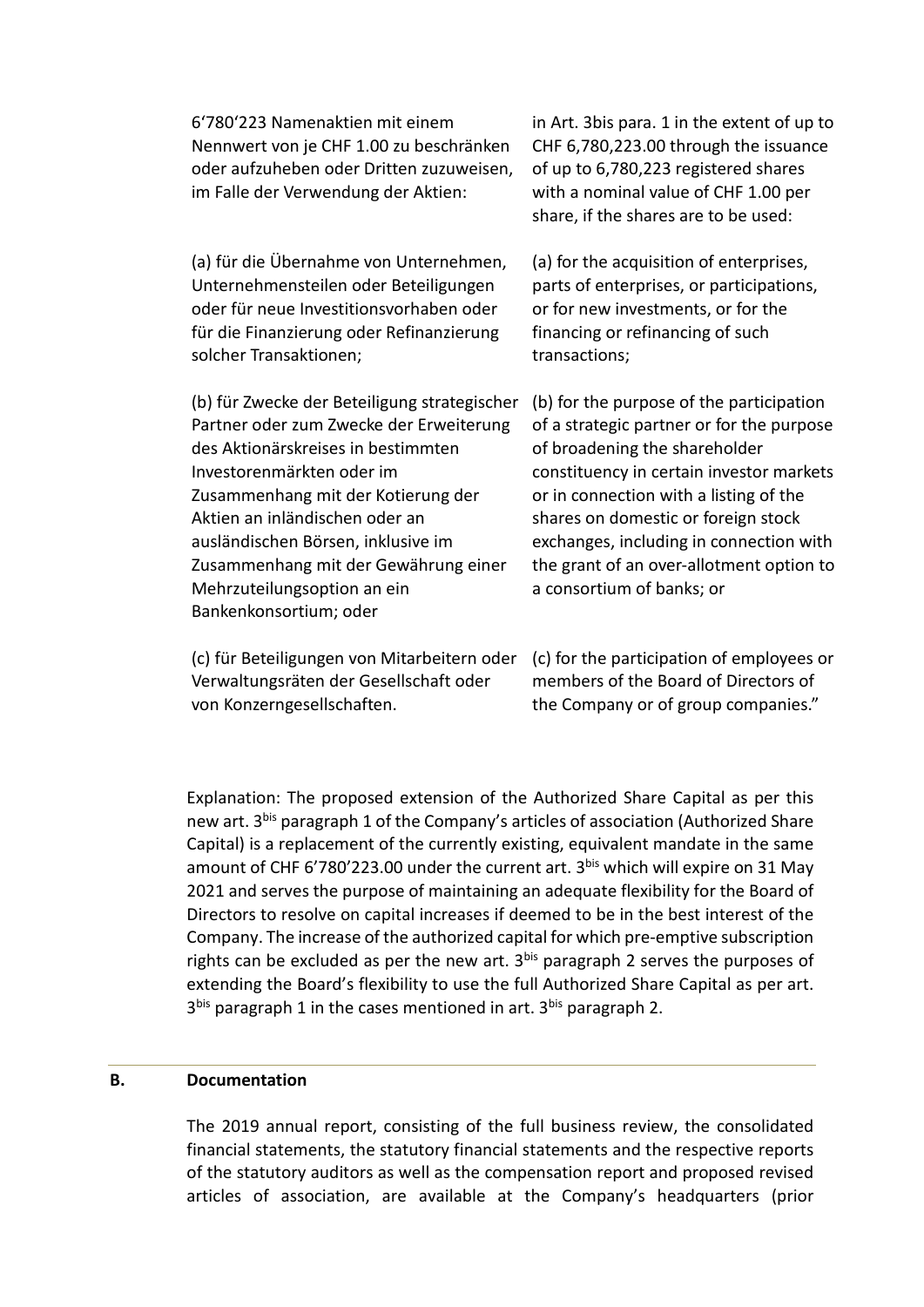appointment required) and on the Company's website under http://ddmgroup.ch/investors. Printed copies will be distributed to shareholders of record upon request.

#### **C. Participation and Voting Rights**

Shareholders registered with voting rights in the share register as of the close of business on 4 September 2020, will be authorized to participate exclusively by means of representation by the independent proxy and to vote at the Annual General Shareholders' Meeting. From close of business on 4 September 2020 up to and including 17 September 2020, no entries will be made in the share register which would create a right to vote at the Annual General Shareholders' Meeting. Shareholders who sell part or all of their shares before the Annual General Shareholders' Meeting are no longer entitled to vote to that extent. Such shareholders are required to exchange their voting material to reflect the change in their shareholding.

Shareholders who wish to participate by means of representation by the independent proxy at the Annual General Shareholders' Meeting may either download the registration form via our website http://ddm-group.ch/investors or request a physical copy by e-mail to ddm@computershare.ch. The registration form should be completed and returned by mail or e-mail to the following address: Computershare Schweiz AG, General meetings, P.O. Box, 4601 Olten, Switzerland; e-mail: ddm@computershare.ch as soon as possible, but in any case no later than 15 September 2020. Upon receipt of their registration form shareholders will be provided with voting material (including proxy form) for the Annual General Shareholders' Meeting.

Shareholders (i) whose shares are registered in accordance with the Articles of Association of the Company in a securities register in accordance with the Swedish Financial Instruments Accounts Act (1998:1479) or otherwise in accordance with Swedish law and (ii) who hold such shares through a nominee must, in order to be entitled to vote by the independent proxy at the Annual General Shareholders' Meeting, temporarily register the shares in their own name. For the shares to be reregistered in time, such shareholders should instruct the nominee that manages the shares well in advance of 4 September 2020 for temporary re-registration, so called voting registration. After such shares have been registered in the shareholder's own name, the shareholder shall follow the instructions as set out above in this section.

#### **D. Representation**

Shareholders can have their shares represented at the Annual General Meeting only by the independent proxy. Bratschi AG, Zürich, Switzerland, has been elected at the